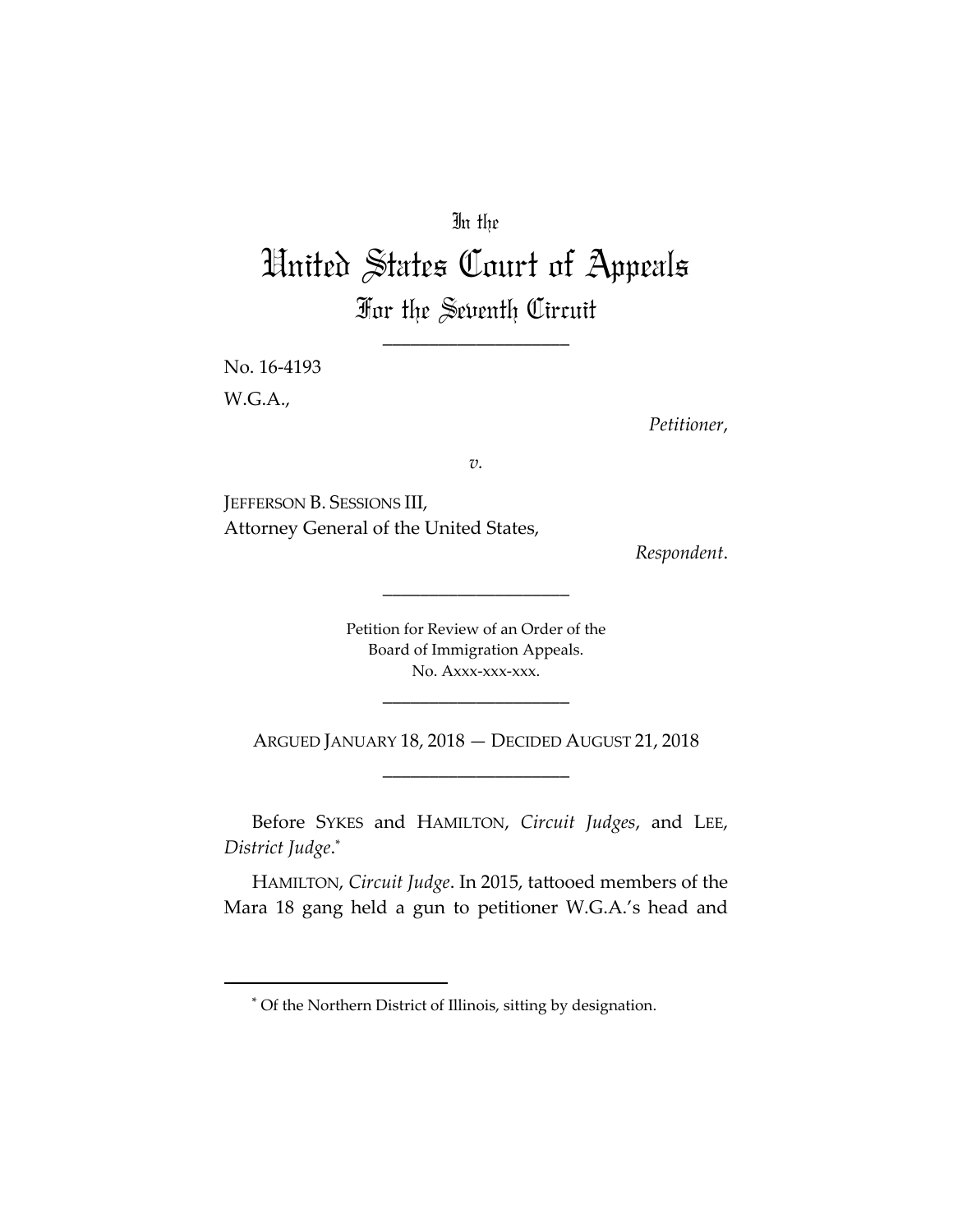threatened to kill him.<sup>1</sup> The Mara  $18$ —also known as the "Calle 18," "Barrio 18," or "Eighteenth Street" gang—is one of the two main gangs operating in El Salvador. Together with their rivals, MS‐13, the Mara 18 terrorize the Salvadoran pop‐ ulation and government. The gangs use violence to exercise an enormous degree of social control over their territories, dictating where residents can walk, whom they can talk to, what they can wear, and when they must be inside their homes. The gangs have orchestrated labor strikes, brokered a now‐defunct truce with the government, and plotted to bomb government buildings. They brag about influencing elections and controlling political campaigns within their territories. They extort millions of dollars from local businesses through threats of violence, and they are largely responsible for El Sal‐ vador's homicide rate—one of the highest in the world.2 Two days after the Mara 18 threatened W.G.A., he fled to the United States.

The Department of Homeland Security apprehended W.G.A. for illegally entering the United States and began removal proceedings against him. W.G.A. applied for asylum,

 $1$  We refer to petitioner with an initialed pseudonym to protect his identity. See *Doe v. Gonzales*, 484 F.3d 445, 446 (7th Cir. 2007).

<sup>&</sup>lt;sup>2</sup> According to a report in the record by the U.S. Department of State, the 2015 homicide rate in El Salvador was 103 murders per year for every 100,000 citizens. For context, Chicago has a murder rate of about 17.5 homicides per 100,000 inhabitants. Matthew Friedman, Ames Grawert & James Cullen, NYU School of Law Brennan Center for Justice, *Crime in 2016: Up‐ dated Analysis*, Table 2, p. 3 (data updated Dec. 19, 2016), available at http://www.brennancenter.org/analysis/crime‐2016‐updated‐analysis. The State Department estimates that the national homicide rate in the United States is about 4.5 murders per year per 100,000 citizens.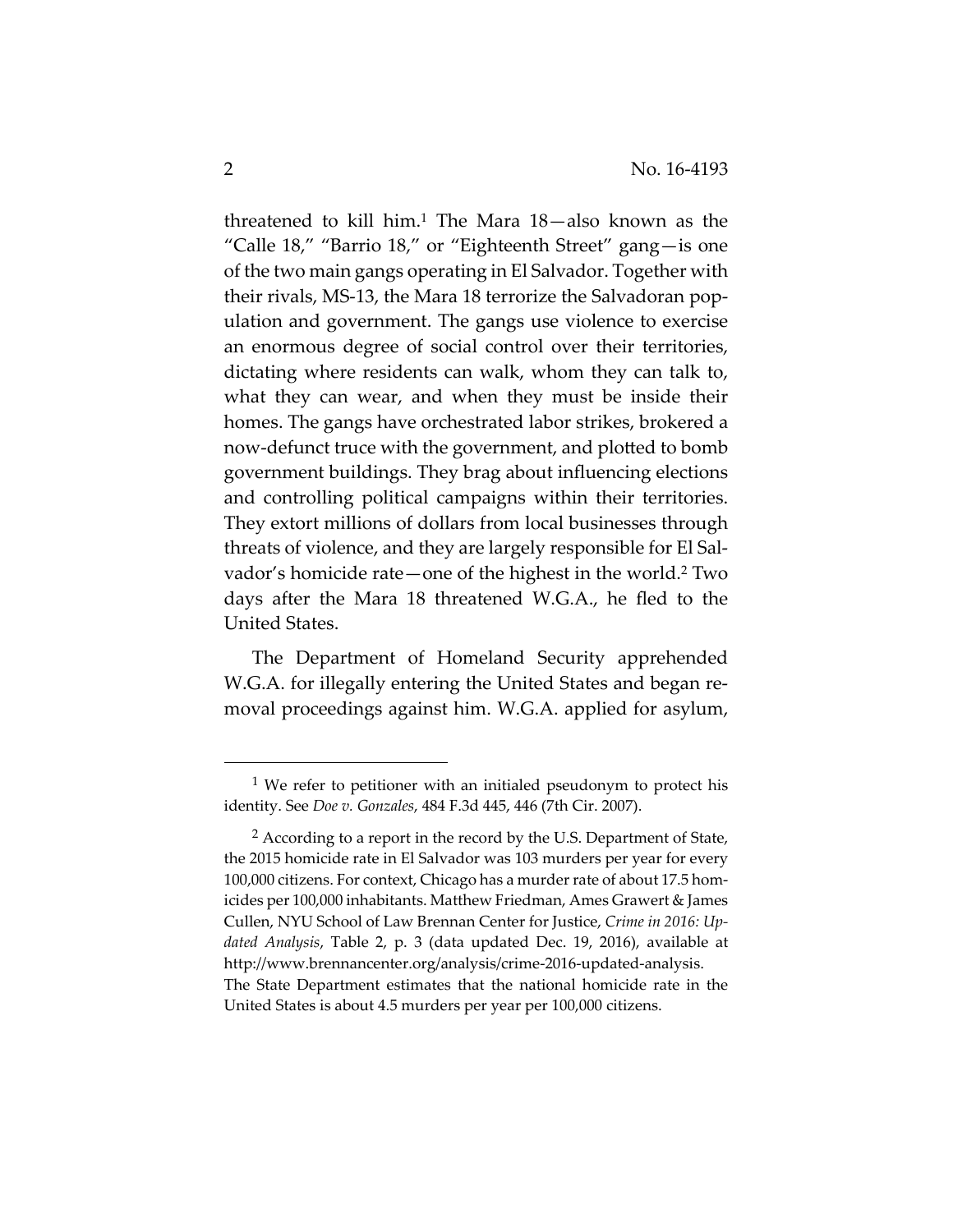statutory withholding of removal, and deferral of removal under Article 3 of the Convention Against Torture, arguing that the Mara 18 gang would kill him if he returned to El Salvador. The immigration judge denied his applications and ordered removal. The Board of Immigration Appeals dismissed W.G.A.'s appeal, and he petitions this court for review. We grant W.G.A.'s petition for review and remand to the Board for further proceedings consistent with this opinion.

# I. *Factual & Procedural Background*

W.G.A. is a citizen of El Salvador who arrived in the United States in January 2016. The immigration judge found W.G.A. credible, and the Board of Immigration Appeals affirmed that finding. We use W.G.A.'s testimony and the im‐ migration judge's findings to provide the factual context in this case.

W.G.A. grew up in a small farming community of about 170 families. In 2013, the Mara 18 gang began operating in his rural community. By 2015 there were about 20 local gang members. The gang engaged in their usual activities: extorting *la renta*, or "rent," from local businesses, recruiting young men as new members, and "disappearing" (as a transitive verb) those who refused to join.

One day in 2014, petitioner's younger brother S.R.P. failed to return home from a trip to the store. Petitioner and his mother searched for S.R.P. When they could not find him, they guessed that the gang had forcibly recruited him. About two months later, S.R.P. called petitioner. He was crying and said that he did not know where he was and could not talk long because the gang might kill him. S.R.P. then hung up ab‐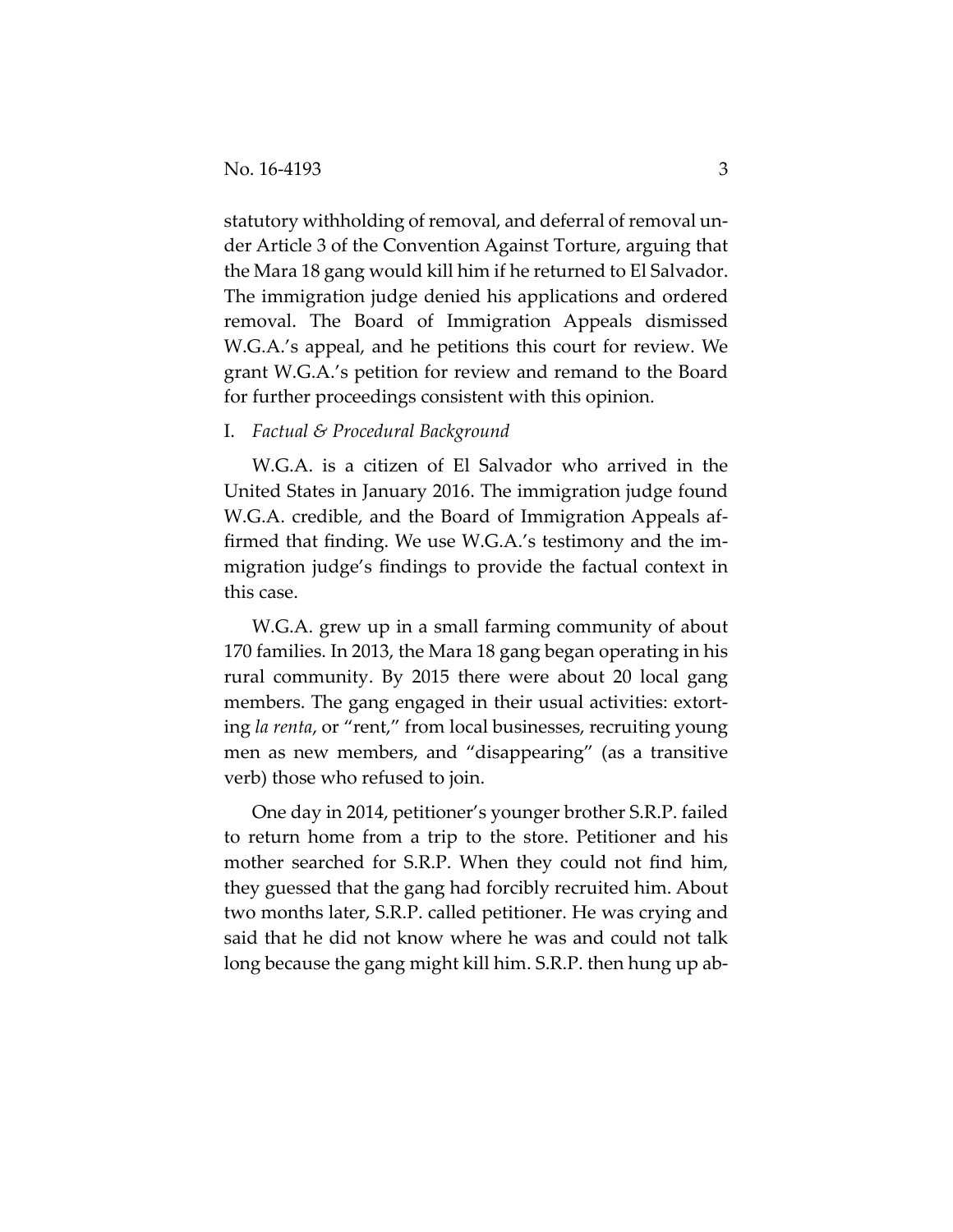ruptly. Petitioner told his mother of the call, but neither contacted the police because they felt it would be useless. They had seen others in their community seek help from the police without success. Others had disappeared after reporting crimes to police.

A few months later, the family learned that S.R.P. had been arrested. Petitioner's mother attended a court proceed‐ ing, where she saw that S.R.P. had a gang tattoo on his hand. S.R.P. remained in prison until November 2015 when, on the day of his release, he called W.G.A. to say that he did not want to be a part of the gang anymore. S.R.P. said he could not come home for fear of what the gang would do, but he did not tell W.G.A. where he was going. W.G.A. assumed that his brother headed toward Guatemala.

The next day, a man called W.G.A. from a private number. The man told W.G.A. to "be careful" and that "they're looking for you," and hung up without identifying himself. The fol‐ lowing day—two days after S.R.P. left prison—four tattooed gang members approached W.G.A. at his house. They asked him where his brother was. When W.G.A. responded that he did not know, one man grabbed him by the collar of his shirt, threw him to the ground, drew a gun, and put it to his head. One of the men told petitioner: "if you don't [hand] over your brother, you're going to die here."3 The men told W.G.A. that he had four days to comply or they would kill him. They also told him that they would kill him and his family if anyone spoke to the police.

<sup>&</sup>lt;sup>3</sup> The transcript reads: "if you don't have over your brother, you're going to die here." We read "have" as a typographical error.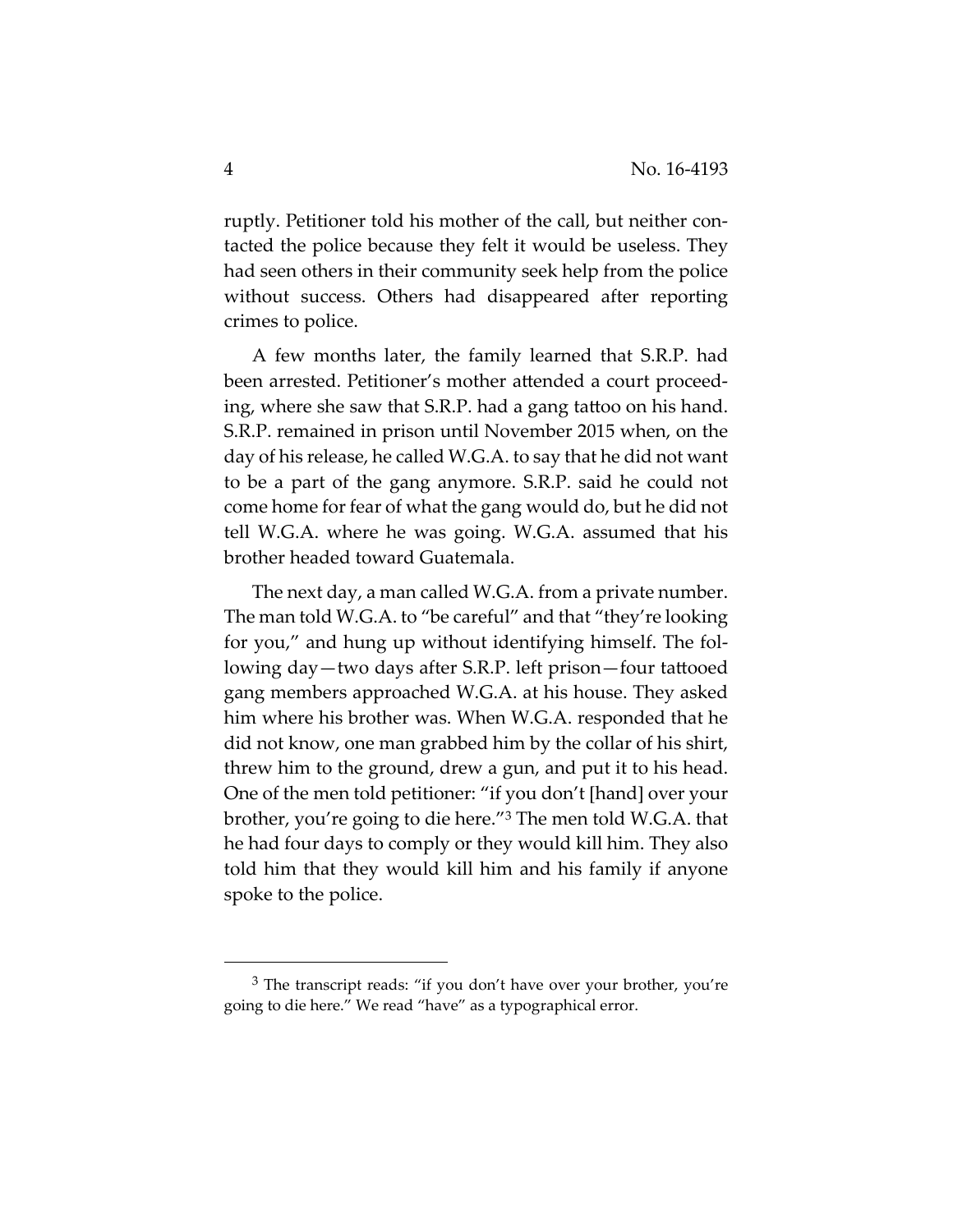Fearing for his life, W.G.A. fled two days later. He traveled through Guatemala and Mexico to the United States. Since W.G.A. left El Salvador, gang members have repeatedly threatened his family—over the phone and in person—to de‐ mand his and his brother's whereabouts. Petitioner's mother was so frightened by the threats that she arranged for her other teenage son, J.R.P., to go into hiding.

In January 2016, W.G.A. entered the United States through Texas without valid entry documents. The Department of Homeland Security initiated removal proceedings against him. See 8 C.F.R. § 1239.1. W.G.A. conceded that he was removable under 8 U.S.C. § 1182(a)(7)(A)(i)(I). He then applied for asylum under 8 U.S.C. § 1158, withholding of removal un‐ der 8 U.S.C. § 1231(b)(3), and deferral of removal under Arti‐ cle 3 of the Convention Against Torture, 8 C.F.R. §§ 1208.16(c), 1208.18.

The immigration judge concluded that W.G.A. did not qualify for any of his asserted grounds of relief and ordered removal. W.G.A. appealed to the Board of Immigration Ap‐ peals, which agreed with the immigration judge and dis‐ missed W.G.A.'s appeal. The immigration judge's order of re‐ moval became final, see 8 C.F.R. § 1241.1(a), and W.G.A. petitioned for review in this court, see 8 U.S.C.  $\S$  1252(a)(1), (b)(1). While W.G.A.'s appeal was pending before the Board, DHS wrongfully removed him to El Salvador. See 8 C.F.R. § 1003.6(a) (staying execution of immigration decisions while appeal is pending). This removal did not affect the Board's or our jurisdiction. *Matter of Diaz‐Garcia*, 25 I. & N. Dec. 794 (BIA 2012); *Marin‐Rodriguez v. Holder*, 612 F.3d 591, 593–94 (7th Cir. 2010). We ordered briefing on whether we had the authority to order DHS to permit W.G.A. to return to the United States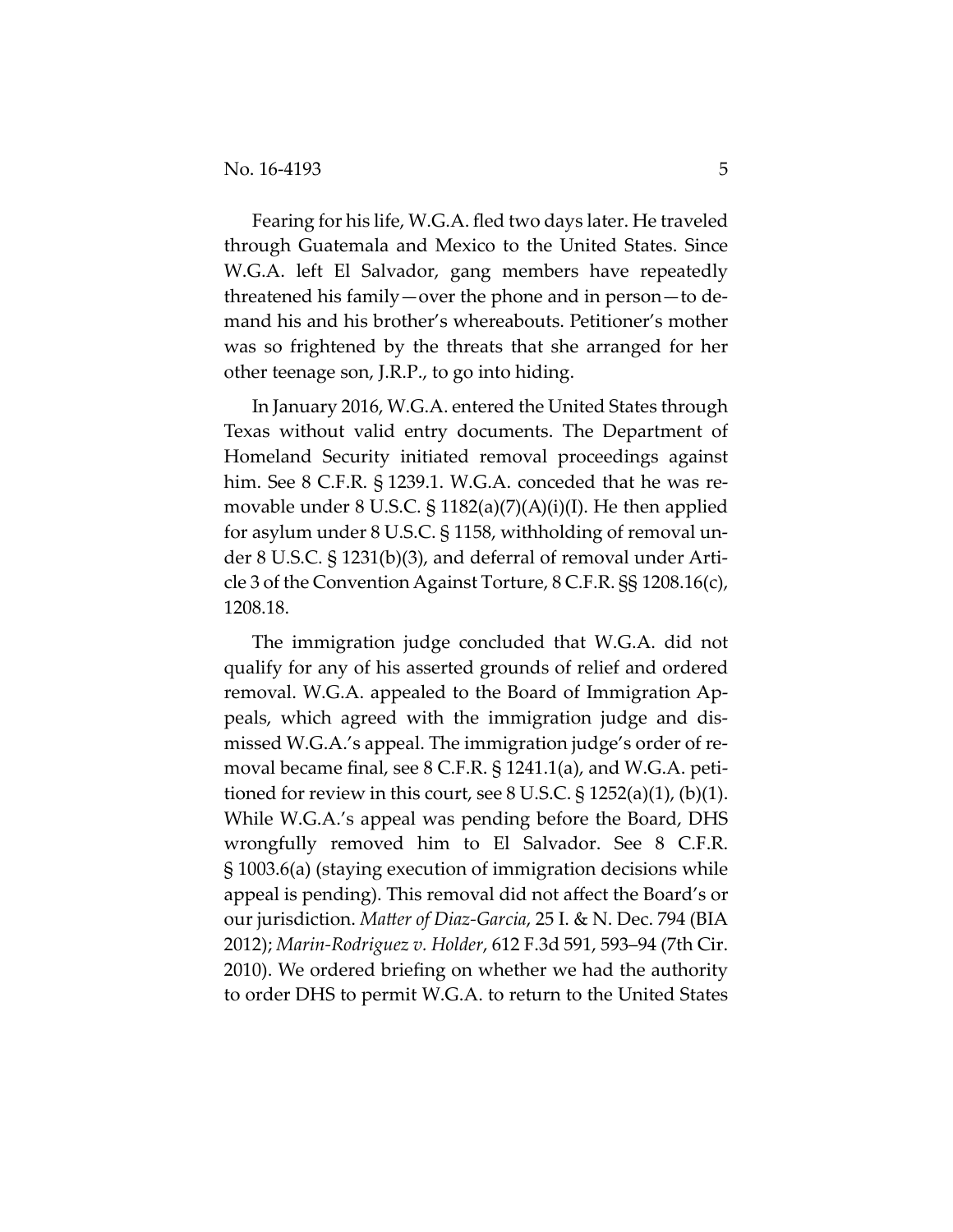while his appeal was pending. Rather than litigate the issue further, the government agreed to facilitate W.G.A.'s return. The parties have successfully returned W.G.A. to the United States, where he remains detained.

#### II. *Scope of Review*

It is helpful to start by clarifying the scope of our review. The answer depends on whether the Board's order is inde‐ pendent of or supplemented the immigration judge's deci‐ sion. See *Liu v. Ashcroft*, 380 F.3d 307, 311 (7th Cir. 2004). When the Board issues an independent opinion that replaces the im‐ migration judge's reasoning with its own, our review is lim‐ ited to the Board's opinion. *Jabateh v. Lynch*, 845 F.3d 332, 337 (7th Cir. 2017), citing *Sarhan v. Holder*, 658 F.3d 649, 653 (7th Cir. 2011). Our review is broader when the Board relies on the immigration judge's findings and supplements that opinion "with additional observations." *Sarhan*, 658 F.3d at 653. In those cases, we review the immigration judge's findings as supplemented by the Board's. *Id.*, citing *Mema v. Gonzales*, 474 F.3d 412, 416 (7th Cir. 2007). In a footnote, W.G.A. states that our review is limited to the Board's opinion. The Attorney General argues that the Board's order was supplementary to the immigration judge's decision. We agree with the Attorney General's reading and see no reason in this case to narrow our review.

#### III. *Asylum and Withholding of Removal*

To qualify for asylum, W.G.A. must show that he is "un‐ able or unwilling to return" to El Salvador "because of perse‐ cution or a well‐founded fear of persecution." 8 U.S.C. §§ 1158(b)(1)(A), 1101(a)(42)(A). The persecution must be "on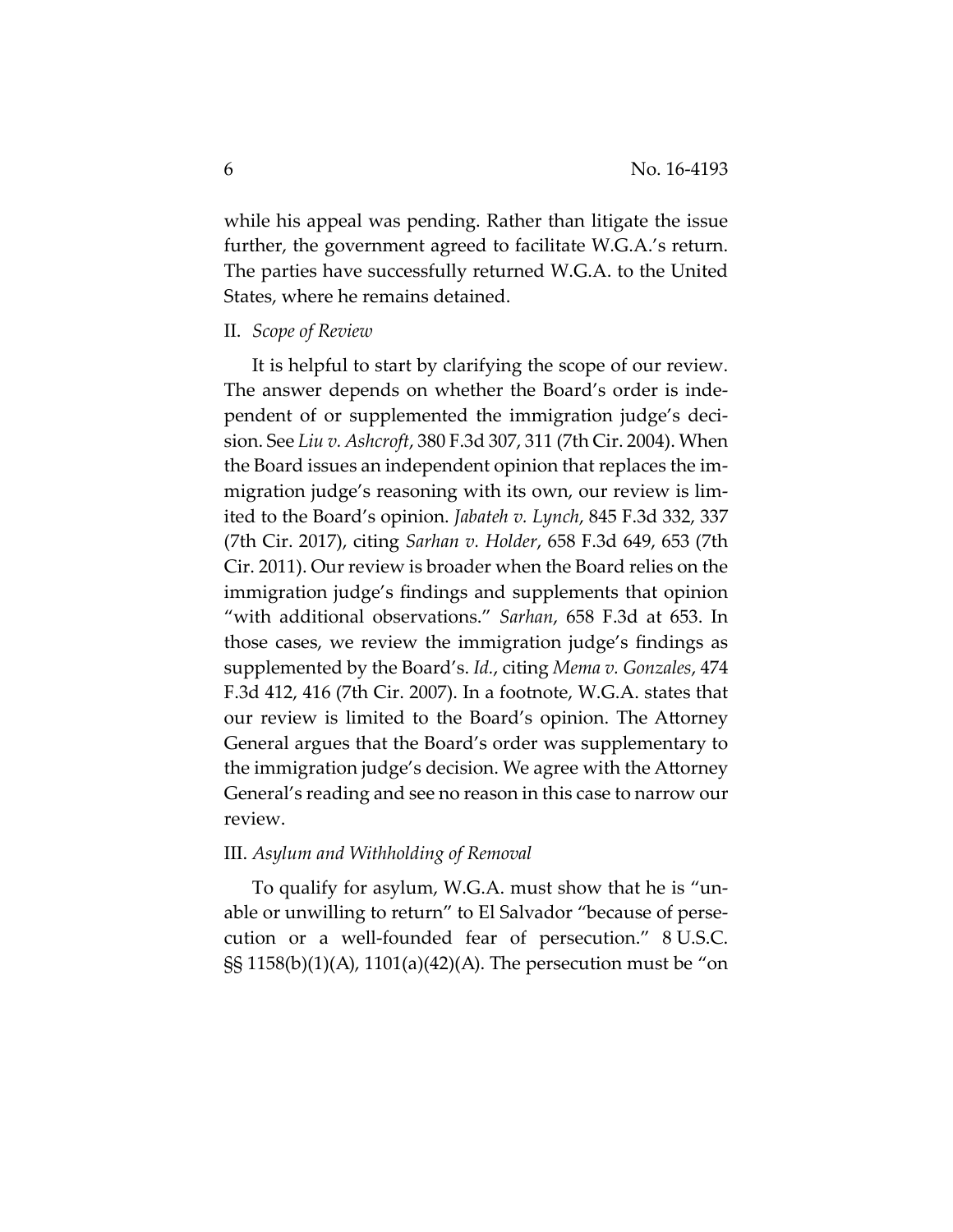account of" one of five protected grounds: "race, religion, na‐ tionality, membership in a particular social group, or political opinion."  $\S 1101(a)(42)(A)$ . If W.G.A. proves that he was persecuted in the past because of one or more of the protected grounds, he is presumed to have a well‐founded fear of future persecution on the same grounds. 8 C.F.R. § 1208.13(b)(1). The Attorney General can rebut that presumption by showing that country conditions have changed or that W.G.A. can safely relocate to another part of El Salvador. § 1208.13(b)(1), (b)(1)(i). Withholding of removal is similar. The Attorney General must withhold removal of W.G.A. if his "life or free‐ dom would be threatened in" El Salvador because of one of the same five protected grounds. 8 U.S.C. § 1231(b)(3)(A). If he shows past persecution, W.G.A. is again entitled to a rebuttable presumption that his life or freedom would be threatened. 8 C.F.R. § 1208.16(b)(1)(i).

W.G.A. has shown past persecution. He testified, and the immigration judge credited his testimony, that the Mara 18 threatened his life at gunpoint. That point is not in dispute in this case. The Board found that the threat amounted to perse‐ cution. See *Nakibuka v. Gonzales*, 421 F.3d 473, 477 (7th Cir. 2005) ("A death threat, especially one that is accompanied by an attacker pressing a gun to the victim's head, is a serious factor supporting a finding of persecution."), citing *Boykov v. INS*, 109 F.3d 413, 416 (7th Cir. 1997), and *Mitev v. INS*, 67 F.3d 1325, 1331 (7th Cir. 1995).

The first disputed issue is whether the persecution was motivated by a reason covered by the asylum statutes. W.G.A. contends that the gang was motivated by his membership in one of two particular social groups: (1) members of his nu‐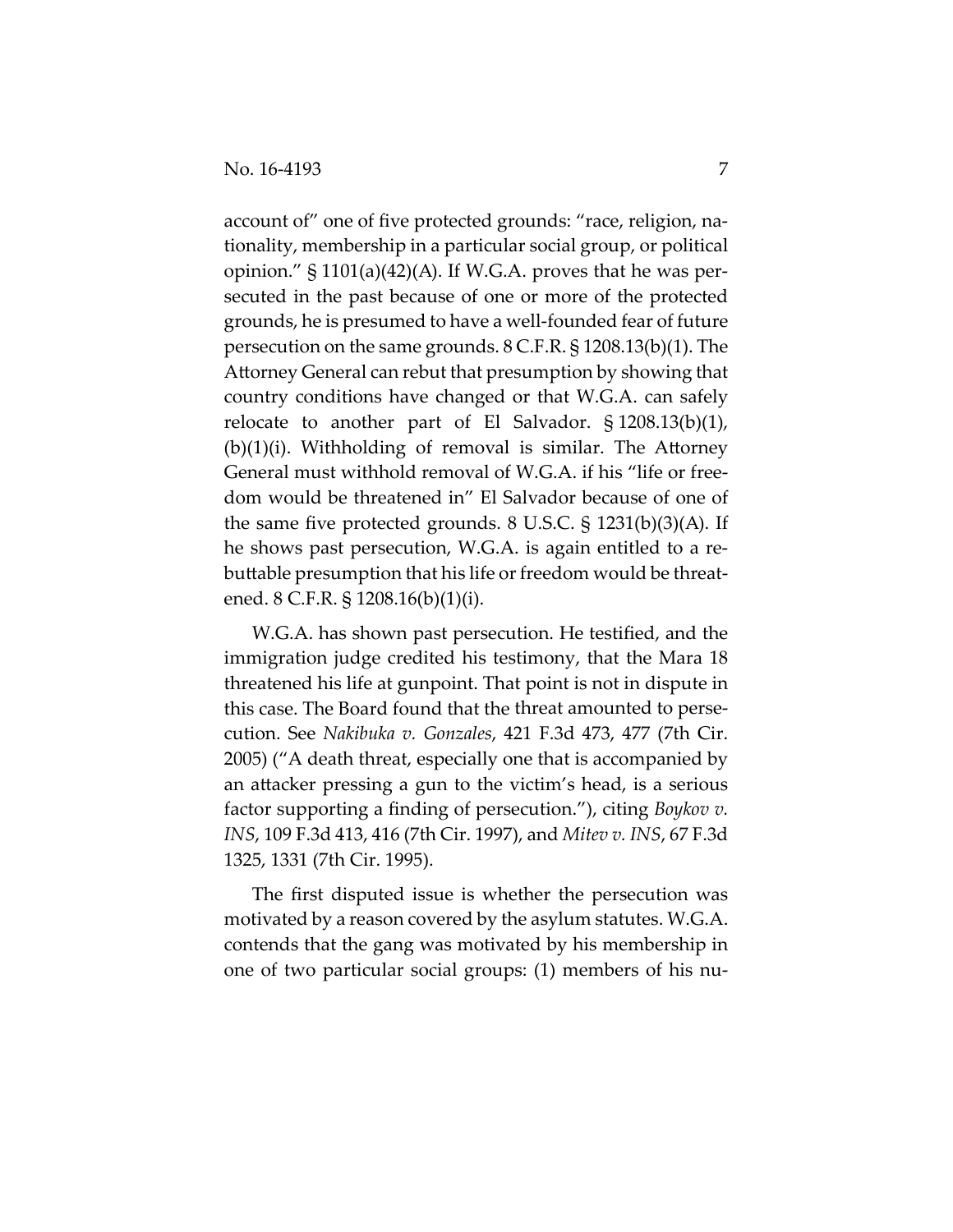clear family or (2) family members of tattooed former Salva‐ doran gang members. The immigration judge and the Board found that this persecution was not sufficiently connected to W.G.A.'s membership in a particular social group. We decide the issue by addressing two questions: (1) whether W.G.A. has shown that he is a member of a qualifying social group; and (2) whether he has shown that the Mara 18 persecuted him on account of his membership in that group. We agree with W.G.A. that he has identified a cognizable social group and that the record compels the conclusion that the Mara 18 persecuted him on account of his membership in it.

# A. *General Remand*

We first address the Attorney General's request for a general remand. The Attorney General made no substantive ar‐ guments related to asylum or withholding of removal in this appeal. Instead, he requests that we remand to the Board for reconsideration without engaging in any review ourselves.

In some past cases, we have allowed the Attorney General to seek a remand without confessing error so that the Board can reconsider asylum decisions "in light of the emerging case law." *Ren v. Gonzales*, 440 F.3d 446, 448 (7th Cir. 2006). In some cases where we have accommodated these requests, we have been disappointed: the Board has disregarded the Attorney General's stated reasons for remand. See, e.g. *Reyes‐Mendez v. Lynch*, 629 Fed. App'x 757, 761 (7th Cir. 2015) (criticizing Board for repeating "its social‐group analysis word for word" after the Attorney General requested general remand for Board to reconsider social‐group analysis); see also *Marin‐ Rodriguez v. Holder*, 612 F.3d 591, 595–96 (7th Cir. 2010) (rejecting Attorney General's request for a general remand for Board to reconsider merits, when Board's position was that it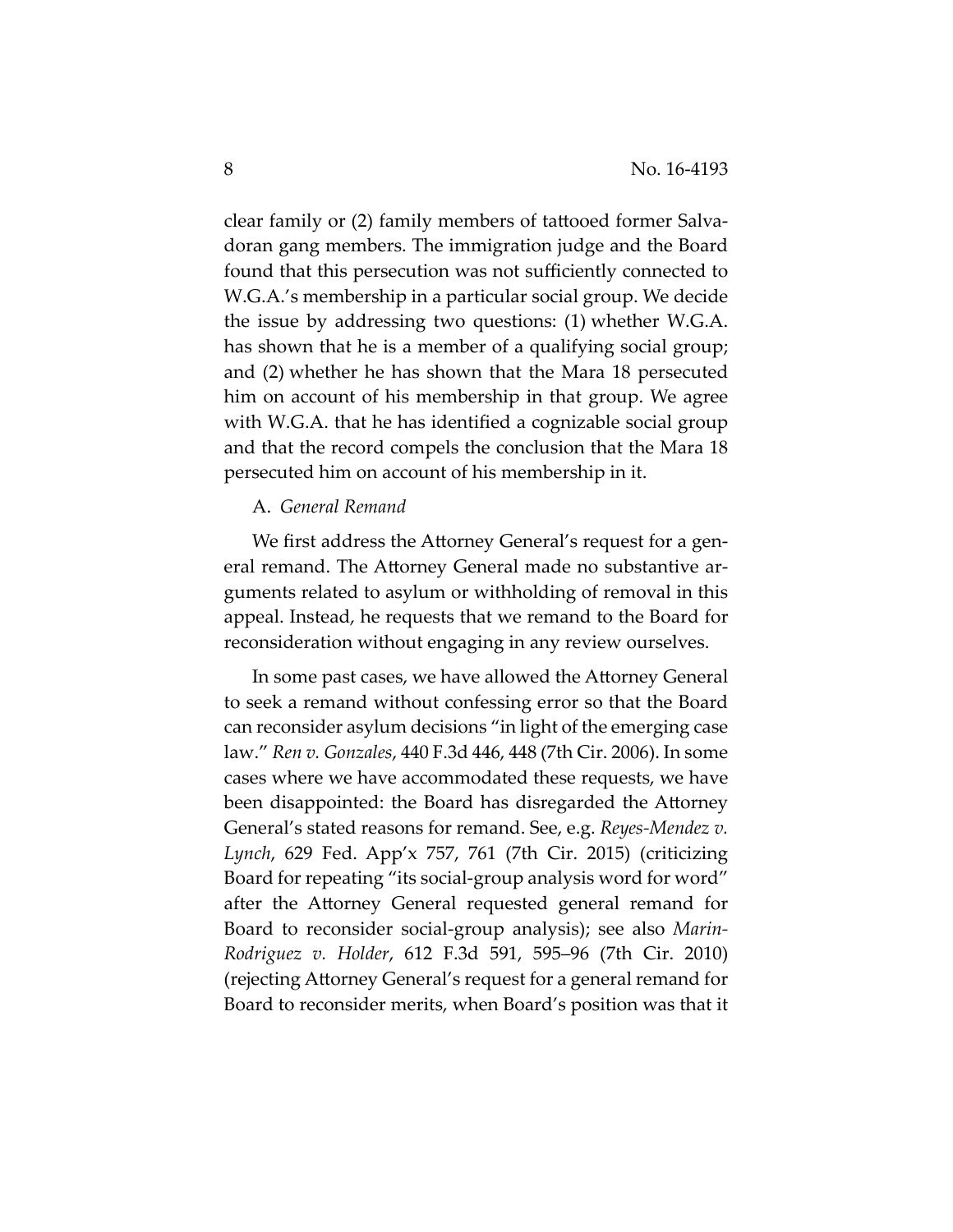did not have jurisdiction to consider merits). In light of these cases, we will grant a general remand only when there is a persuasive reason to do so, at least where, as here, the request is opposed by the petitioner.

The Attorney General offers two reasons for a general re‐ mand. First, he requests that the Board have a chance to re‐ consider whether "family members of tattooed former Salva‐ doran gang members" is cognizable in light of circuit and Board precedents that predate this case. The Attorney General does not explain why the Board needs a second chance to ap‐ ply case law that was available when it decided W.G.A.'s ap‐ peal, and we decline to remand on that basis.

Second, the Attorney General seeks a remand to permit the Board to consider *Matter of L‐E‐A‐*, 27 I. & N. Dec. 40 (BIA 2017) (requiring petitioner to demonstrate that family rela‐ tionship is at least one central reason for persecution). The Board issued *L‐E‐A‐* after it dismissed W.G.A.'s appeal, and the Attorney General argues that *L‐E‐A‐* provides "critical guidance" for cases that involve "family‐based particular so‐ cial groups." But *L‐E‐A‐* did not establish a new rule. As the government agreed at oral argument, *L‐E‐A‐* applied the same analysis that the Board has followed since at least 2007. See *In re J‐B‐N‐ & S‐M‐*, 24 I. & N. Dec. 208, 212–16 (BIA 2007) (inter‐ preting the "one central reason" requirement for asylum). In this case, the immigration judge applied the already‐estab‐ lished rules summarized in *L‐E‐A‐* and found that social‐ group membership was not a central motivation for the Mara 18. We decline to remand on this basis as well.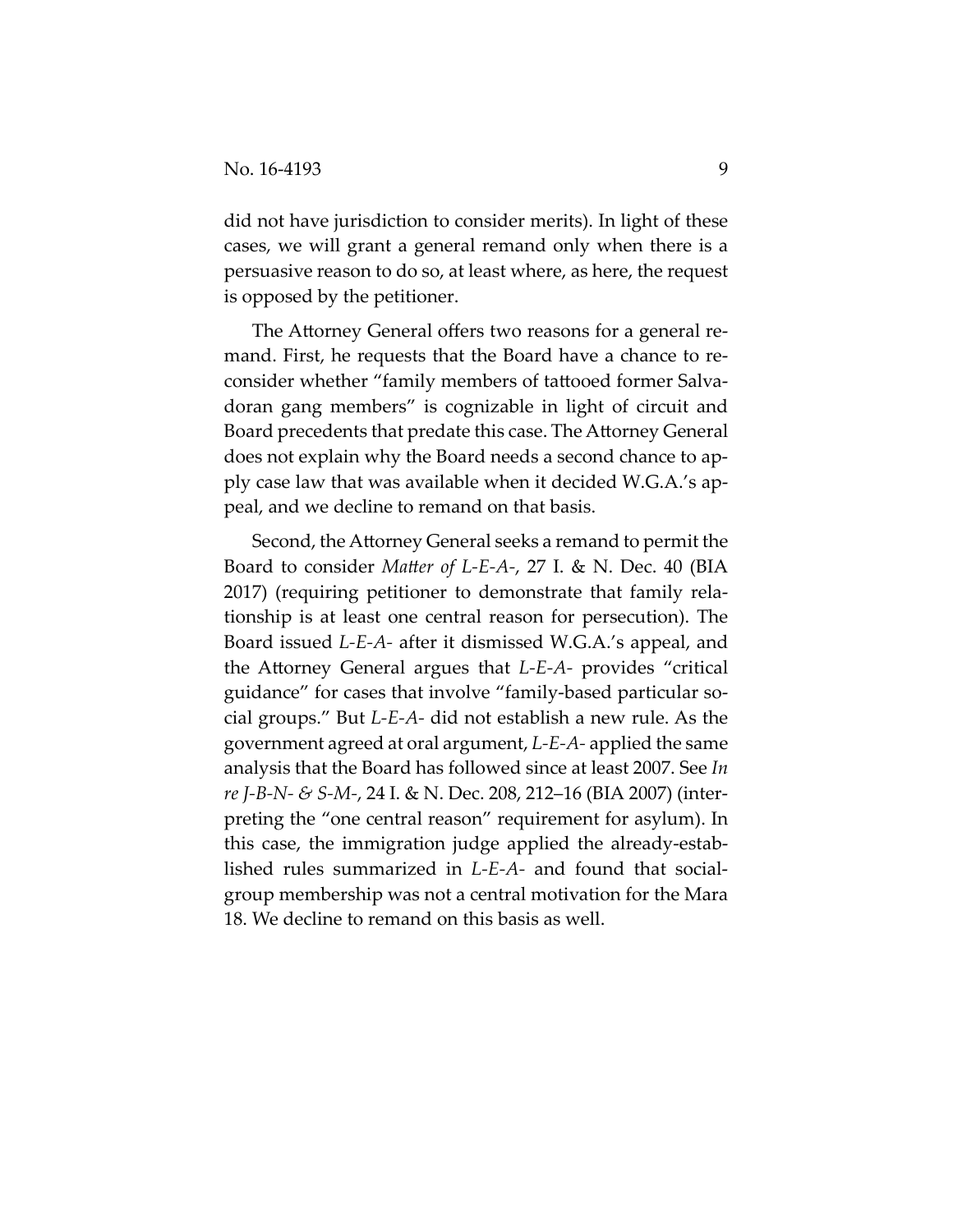# B. *Cognizable Social Group*

The first substantive question is whether W.G.A. is a mem‐ ber of a particular social group within the meaning of the Im‐ migration and Nationality Act, 8 U.S.C. § 1101(a)(42)(A). Whether a group qualifies as a "particular social group" is a question of law that we review *de novo*, though we give *Chev‐ ron* deference to the Board's "reasonable interpretation set forth in precedential opinions." *Cece v. Holder*, 733 F.3d 662, 668–69 (7th Cir. 2013) (en banc), citing *Chevron, U.S.A., Inc. v. Natural Resources Defense Council*, 467 U.S. 837, 842–43 (1984).

In *Matter of Acosta*, the Board interpreted "membership in a particular social group" to mean "an individual who is a member of a group of persons all of whom share a common, immutable characteristic." 19 I. & N. Dec. 211, 233 (BIA 1985), overruled, in part, on other grounds by *Matter of Mogharrabi*, 19 I. & N. Dec. 439 (BIA 1987). The Board defined "immutable characteristic" to mean a characteristic "that either is beyond the power of an individual to change or that is so fundamental to his identity or conscience that it ought not be required to be changed." *Id.* "Particular social group" is an ambiguous phrase, and we have deferred to the Board's interpretation in *Acosta*. *Cece*, 733 F.3d at 669, citing *Lwin v. INS*, 144 F.3d 505, 511 (7th Cir. 1998).

In the decades since *Acosta*, the Board has added social dis‐ tinction (also called social visibility) and particularity as two requirements in addition to the immutable‐characteristic test. See, e.g., *In re C‐A‐*, 23 I. & N. Dec. 951, 957, 959 (BIA 2006). These two requirements are at issue here. W.G.A. proposed two social groups as the basis for asylum and withholding of removal: (1) members of his nuclear family; and (2) family members of tattooed former Salvadoran gang members. The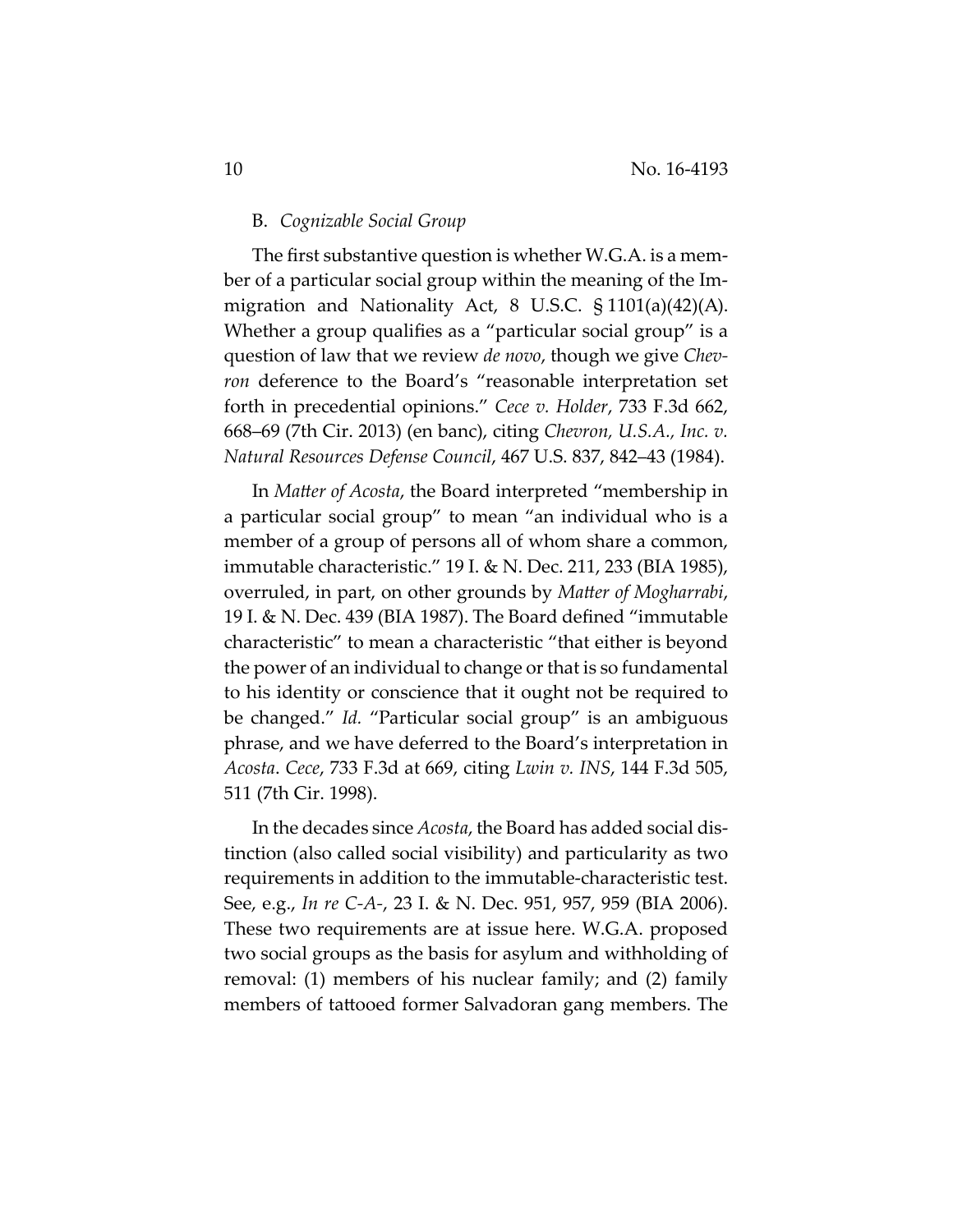Board and immigration judge accepted the first but rejected the second as overbroad and not "a socially distinct group within El Salvador."

W.G.A. correctly points out that we have not yet accorded *Chevron* deference to the Board's interpretation that includes social distinction and particularity. He also cites several cases in which we have disapproved—sometimes strongly—of these two requirements. See, e.g., *N.L.A. v. Holder*, 744 F.3d 425, 438 (7th Cir. 2014) ("[I]t would be antithetical to asylum law to deny refuge to a group of persecuted individuals who have valid claims merely because too many have valid claims."); *Gatimi v. Holder*, 578 F.3d 611, 615–617 (7th Cir. 2009) (rejecting social distinction because "it makes no sense" given examples of previously recognized particular social groups). Those cases, however, either predate or fail to ad‐ dress intervening Board opinions that engage in statutory in‐ terpretation and explain the Board's reasoning. See *Matter of M‐E‐V‐G‐*, 26 I. & N. Dec. 227 (BIA 2014); *Matter of W‐G‐R‐*, 26 I. & N. Dec. 208 (BIA 2014); see also *Gatimi*, 578 F.3d at 615 (rejecting social distinction and particularity in part because Board failed to explain its reasoning "in this or any other case"). Whether the Board's particularity and social distinc‐ tion requirements are entitled to *Chevron* deference remains an open question in this circuit.4

<sup>4</sup> W.G.A.'s arguments that the Board's interpretation is unreasonable have some force. He argues that social distinction and particularity create a conceptual trap that is difficult, if not impossible, to navigate. The appli‐ cant must identify a group that is broad enough that the society as a whole recognizes it, but not so broad that it fails particularity. And as we have stated, rejecting a social group because it is too broad "would be akin to saying that the victims of widespread governmental ethnic cleansing cannot receive asylum simply because there are too many of them." *N.L.A.*,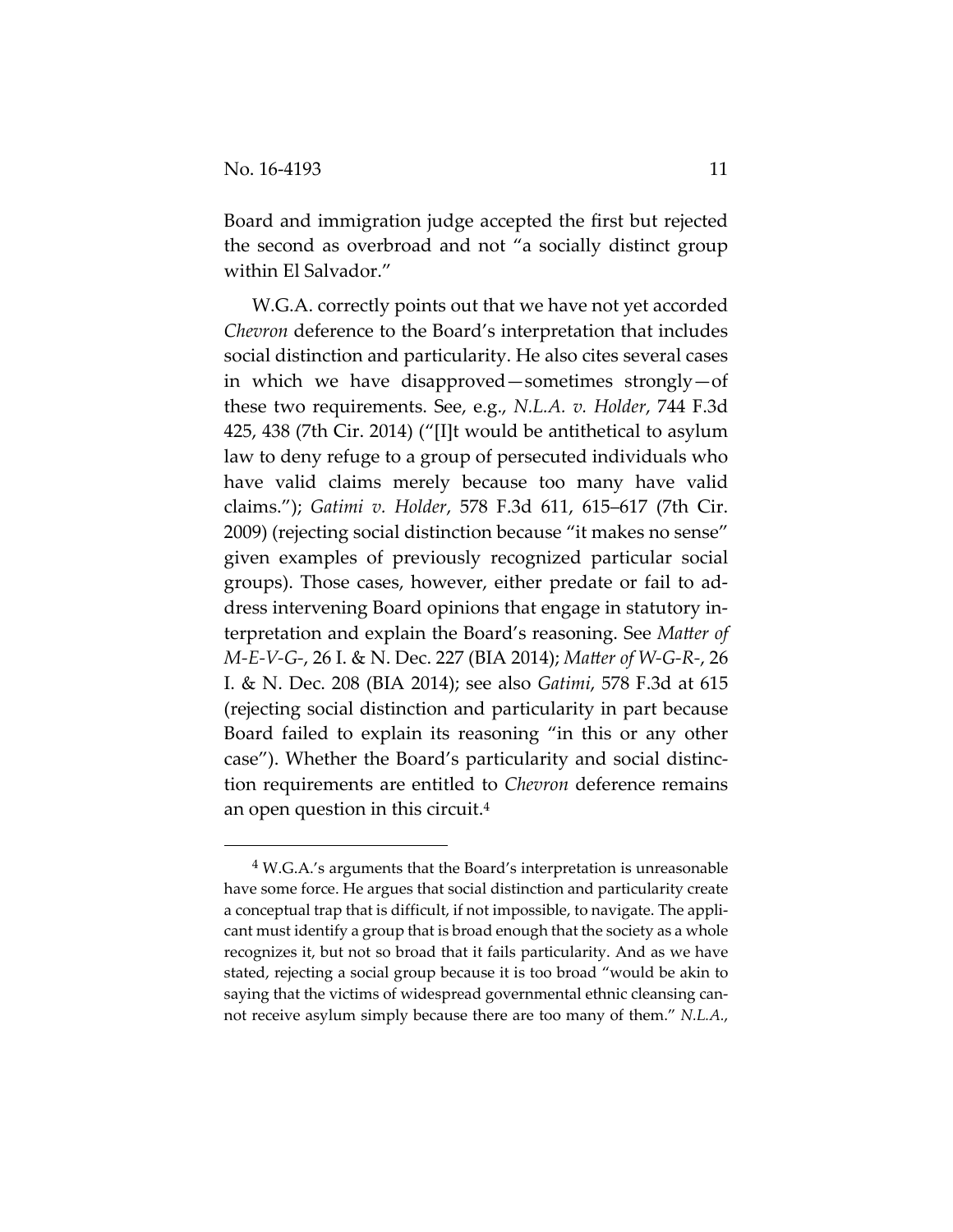We decline to make the *Chevron* determination in this case, where the government has chosen not to make any substantive arguments on the issue and there are alternative grounds for decision. The Board and immigration judge agreed that W.G.A.'s second proposed group—membership in his nu‐ clear family—is cognizable. See *Torres v. Mukasey*, 551 F.3d 616, 629 (7th Cir. 2008) ("Our prior opinions make it clear that we consider family to be a cognizable social group."), citing *Iliev v. INS*, 127 F.3d 638, 642 & n.4 (7th Cir. 1997). Because we find that the record compels the conclusion that W.G.A. was persecuted on account of his membership in his nuclear fam‐ ily, we need not resolve the *Chevron* question regarding the family members of former gang members.

#### C. *Nexus to Persecution*

Next, W.G.A. challenges the Board's finding that he was not persecuted "on account of" his membership in his family. Whether W.G.A. met this burden is a question of fact that we review for substantial evidence. *Martinez‐Buendia v. Holder*, 616 F.3d 711, 715 (7th Cir. 2010), citing *Mabasa v. Gonzales*, 455 F.3d 740, 744 (7th Cir. 2006). We may reverse "only if we de‐ termine that the evidence compels a different result." *Cece*, 733 F.3d at 675–76, quoting *FH‐T v. Holder*, 723 F.3d 833, 838 (7th Cir. 2013); see also 8 U.S.C. § 1252(b)(4)(B).

To be eligible for asylum, W.G.A. must show that he was persecuted "on account of" his social‐group membership. 8

<sup>744</sup> F.3d at 438, citing *Cece*, 733 F.3d at 675. W.G.A. also claims that in the decade since the Board introduced social distinction and particularity, it has approved only one new particular social group. The Board has not responded to this troubling assertion.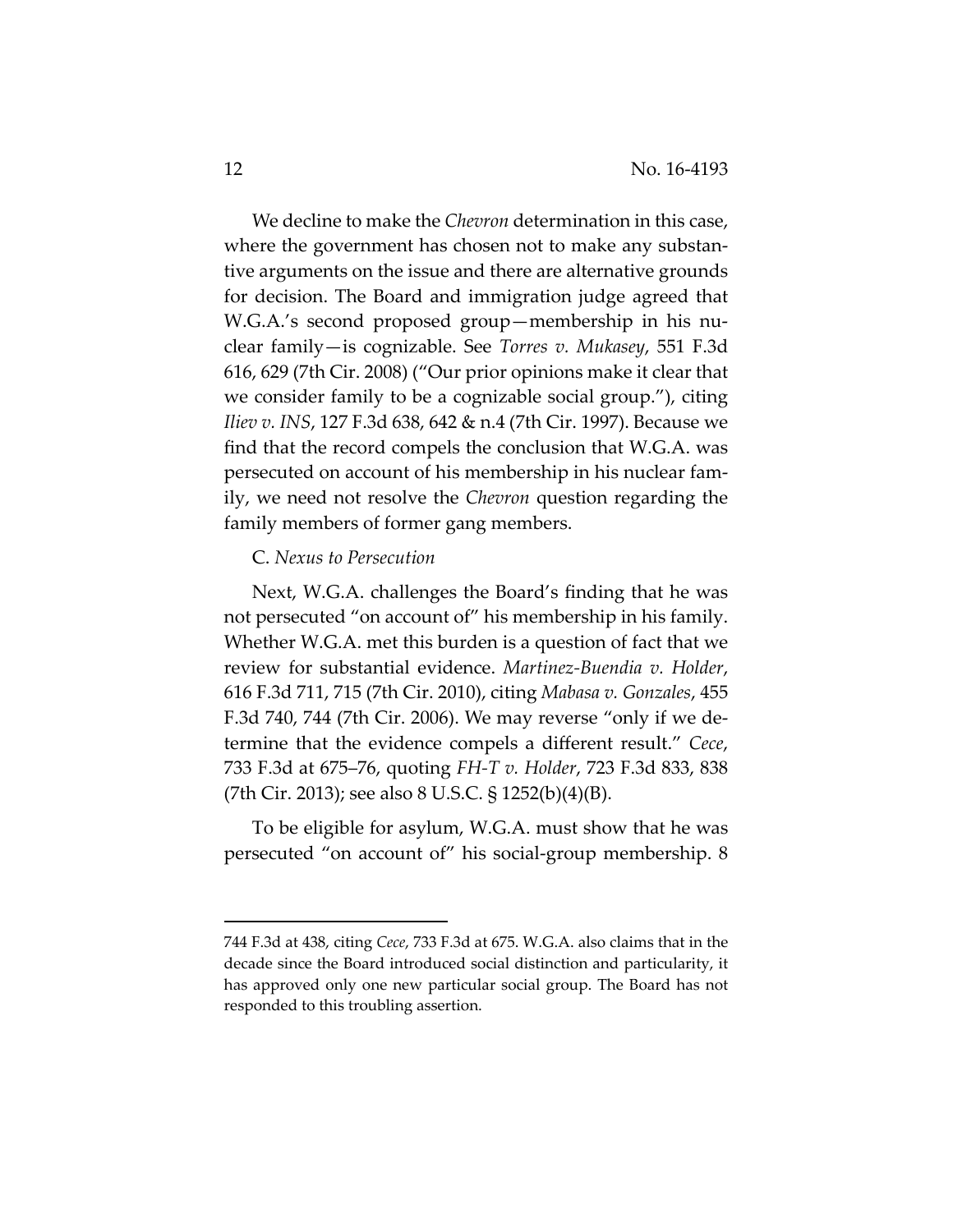U.S.C. §§ 1158(b)(1)(A)–(B)(i), 1101(a)(42)(A). In 2005, Con‐ gress clarified that the protected ground must be "at least one central reason" for the persecution. See REAL ID Act of 2005, Pub L. No. 109–13, § 101(a)(3), 119 Stat. 302, 303 (2005), codi‐ fied at 8 U.S.C. § 1158(b)(1)(B). The protected trait does not have to be the only reason for the persecution, but it "cannot play a minor role." *L‐E‐A‐*, 27 I. & N. Dec. at 44, quoting *J‐B‐ N‐ & S‐M‐*, 24 I. & N. Dec. at 214. Different language governs eligibility for withholding of removal. Congress has not amended the sections governing withholding to include the "one central reason" language. Compare 8 U.S.C. § 1158(b)(1)(B)(i) with 8 U.S.C. § 1231(b)(3)(A).

To start, in W.G.A.'s case, the Board stated the wrong legal standard for withholding of removal. Confusingly, the Board reasoned that because "the respondent did not establish the lower burden of proof applicable to asylum, he necessarily did not establish his eligibility for withholding of removal, which carries a higher burden of proof." This is not quite correct. Withholding of removal carries a higher burden on two questions: the *severity* of the harm the applicant faces (persecution versus threat to life or freedom) and the *likelihood* that the applicant will be harmed (well‐founded fear versus clear probability). See *Matter of H‐L‐H‐ & Z‐Y‐Z‐*, 25 I. & N. Dec. 209, 218 (BIA 2010) (reasoning that applicant who failed to show fear of persecution necessarily had not shown a threat to life or freedom); *Toptchev v. INS*, 295 F.3d 714, 720 (7th Cir. 2002) (reasoning that applicant who failed to show a well‐ founded fear necessarily had not shown clear probability). The nexus requirement, however, is the same for both asylum and withholding of removal. At least, that's the position the Board has taken in other cases. See, e.g., *Matter of C‐T‐L‐*, 25 I.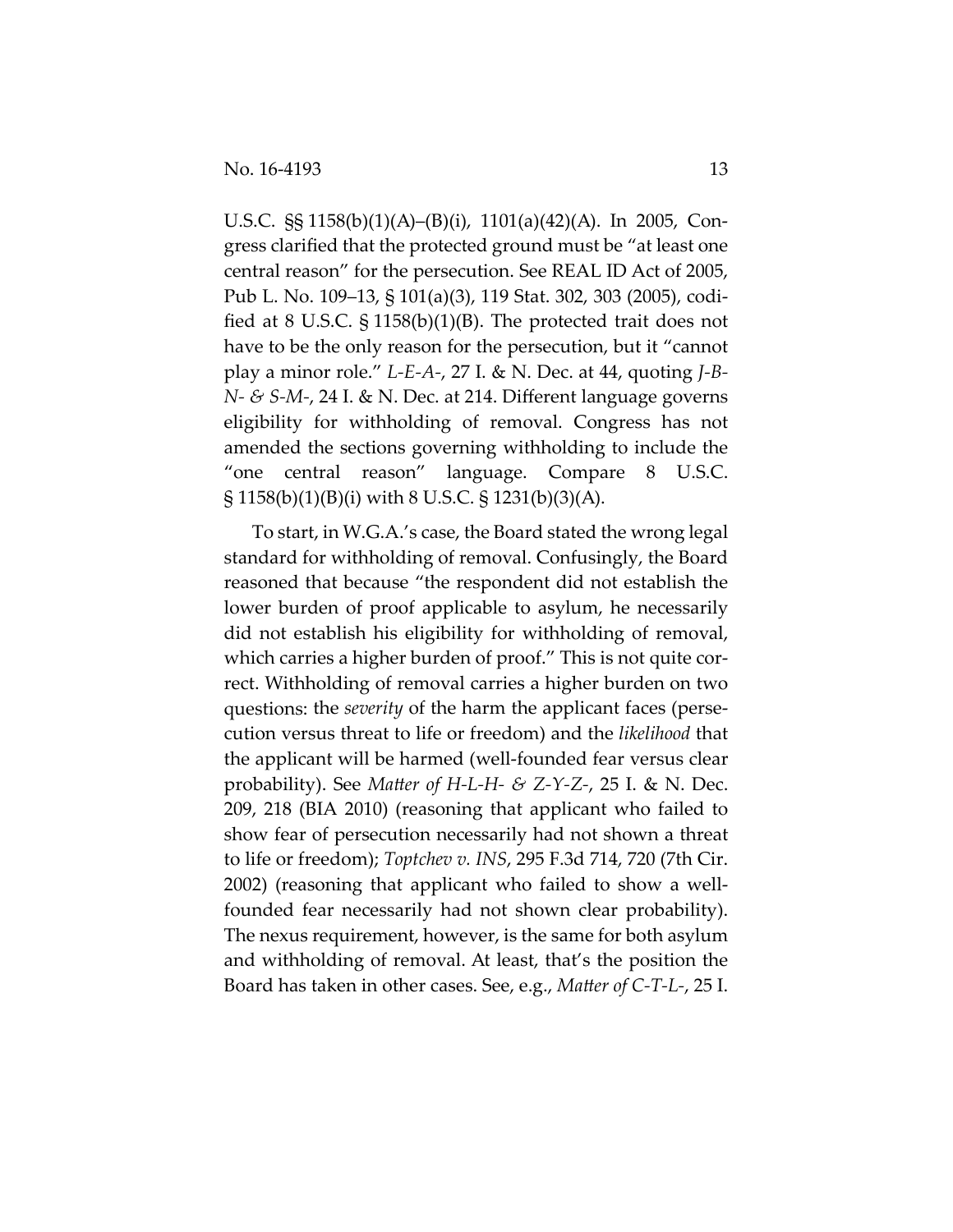& N. Dec. 341, 343 (BIA 2010).5 Because W.G.A. does not argue that different standards should govern the two claims, we ap‐ ply the "one central reason" standard throughout our analy‐ sis.

Returning to the merits, this record compels the conclu‐ sion that W.G.A.'s membership in his nuclear family was one central reason for the persecution that both sides agree he suf‐ fered. Testimony by W.G.A. and his family members leaves no doubt that the gang repeatedly targeted the entire family because of their relationship to S.R.P. Country reports and news articles throughout the record corroborate this testimony and demonstrate widespread recognition that the Salvadoran gangs target nuclear family units to enforce their or‐ ders and to discourage defection. In other words, substantial evidence does not support the immigration judge's finding on the lack of a nexus between the gang's persecution of W.G.A. and his membership in the family.

To start, the timing of the persecution demonstrates that W.G.A.'s family relationship with his brother caused the gang to target W.G.A. The gang members threatened W.G.A. at gunpoint just two days after S.R.P. said he was defecting. The immigration judge and Board doubted whether S.R.P. had actually defected, but that detail is unimportant. What matters is that the gang was looking for S.R.P., likely because they be‐ lieved he had defected. What's more, the gang's own words reveal their motivation. When the gang held a gun to W.G.A.'s

<sup>5</sup> The Ninth Circuit has recently held that position unreasonable and not entitled to *Chevron* deference. See *Barajas‐Romero v. Lynch*, 846 F.3d 351, 360 (9th Cir. 2017).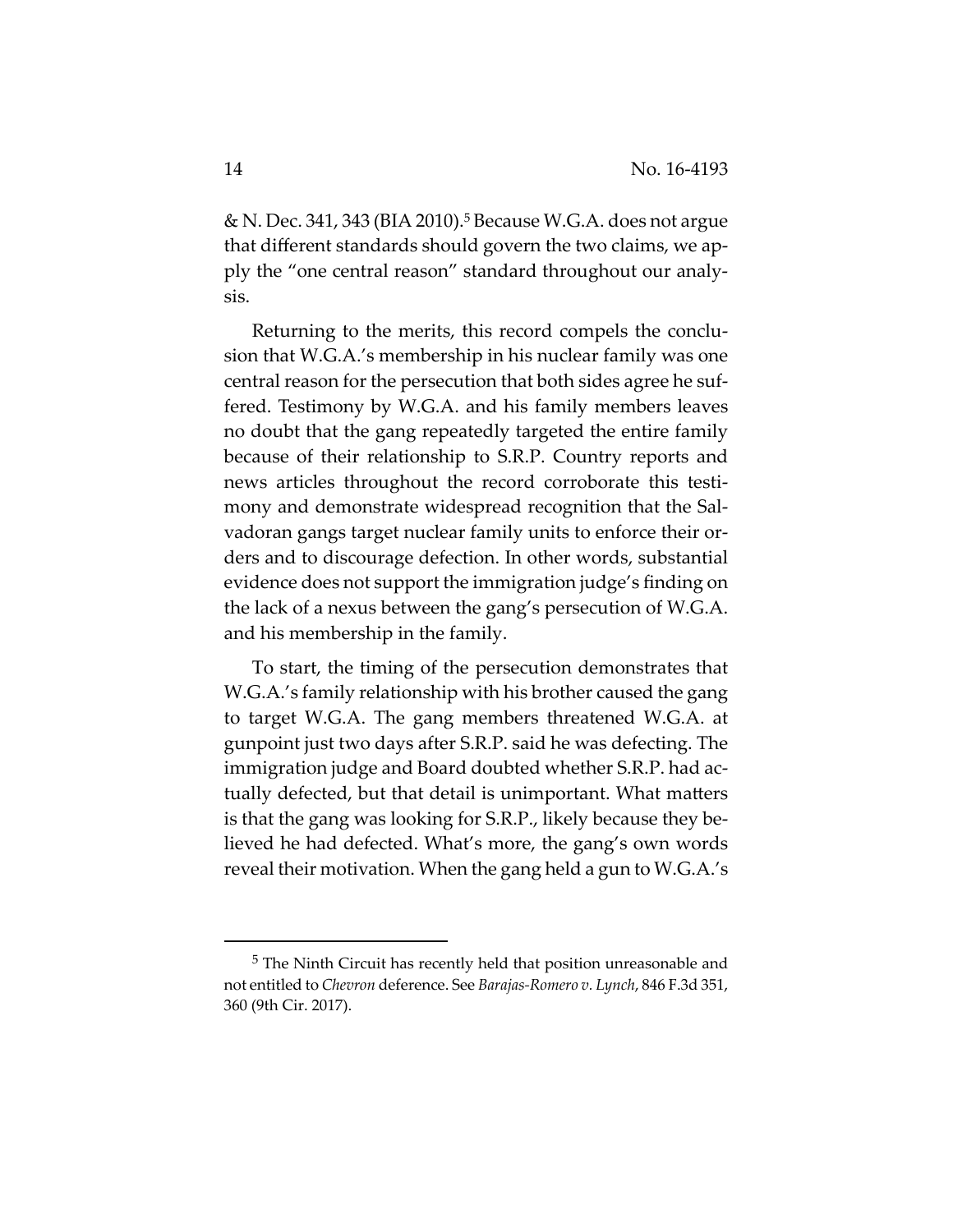head, they demanded that W.G.A. reveal his brother's location. And when the gang warned W.G.A. not to notify the po‐ lice, they threatened to kill his entire family.

W.G.A. also provided examples from his community as circumstantial evidence of the gang's motivation. See *Martinez‐Buendia*, 616 F.3d at 715 (applicant can prove motivation by direct or circumstantial evidence), citing *INS v. Elias‐Zacarias*, 502 U.S. 478, 483 (1992). W.G.A. testified that when a young man he knew reported a robbery to the police, gang members "disappeared" him and his father in retaliation. W.G.A.'s mother submitted an affidavit that described a young woman in the community who refused requests to become a "gang member's woman." In response, the gang disappeared her and her brother. These anecdotes are analogous to W.G.A.'s situation: S.R.P. crossed the gang, and they retaliated by targeting his nuclear family.

Country reports and news articles corroborate this testi‐ mony. A report by the U.S. Department of State says that "the families of gang members often face the same risks of being killed or disappearing as the gang members themselves." R. 290. The United Nations also reports that family members can "also be a target for attacks and assassination by gangs, some‐ times even after the person who was initially targeted by the gang in question has fled or has already been killed." R. 368. One news article describes a woman who went into hiding after the gang accused her husband of talking to police. R. 477–78. Another describes a man who rescued his daughter after gang members abducted and raped her. As retribution, the gang shot and killed the man's wife. R. 463. These reports are only a few examples. We see nothing in the record that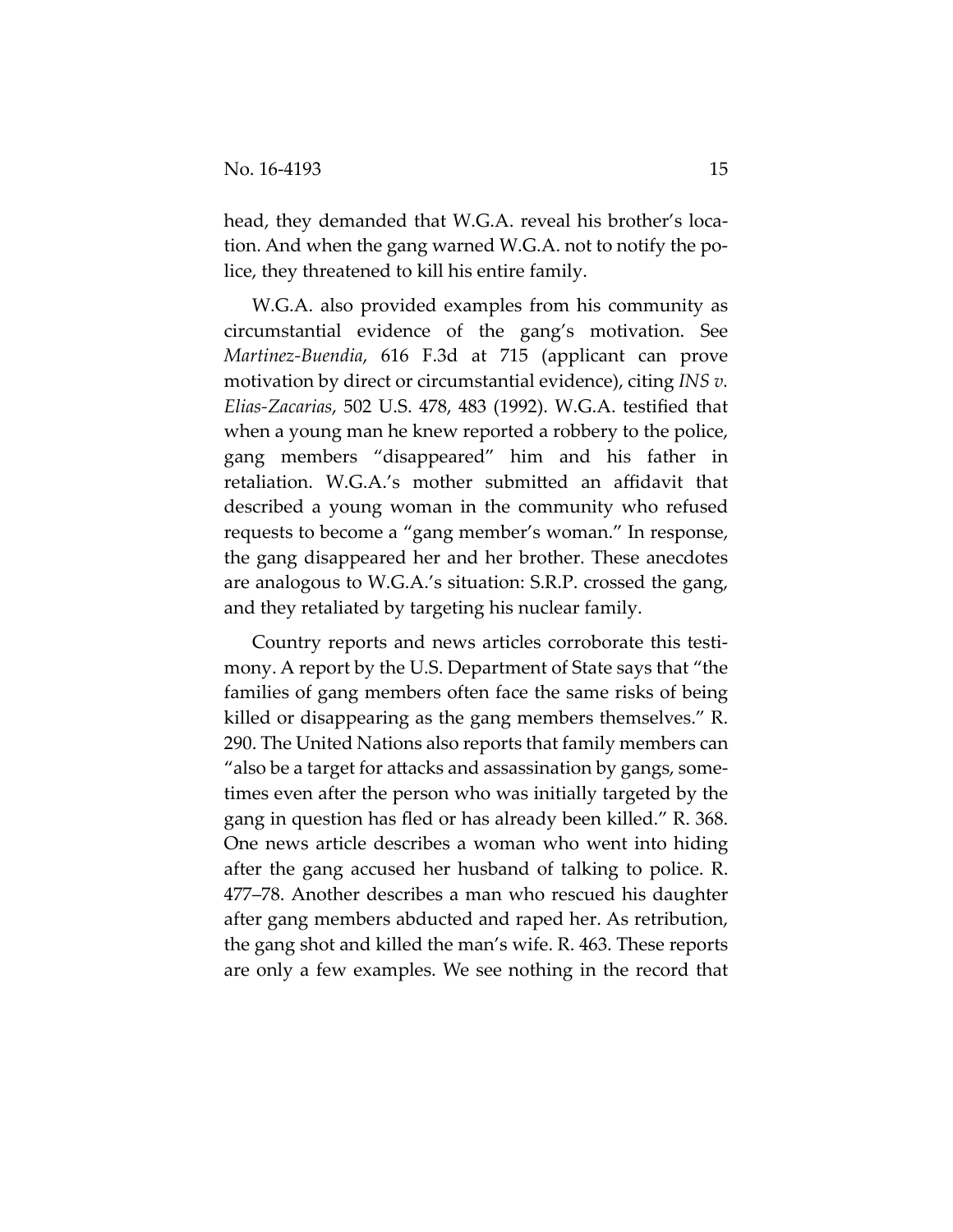calls into question W.G.A.'s claim that he was targeted be‐ cause of his family membership.

Despite the extensive record, the Board adopted the immi‐ gration judge's conclusion that W.G.A. had not shown a suf‐ ficient nexus because other family members continue to live in El Salvador unharmed. This is factually inaccurate. W.G.A., his mother, and his sister described how the gang continued to target the family. W.G.A.'s mother reported that she had received at least four threatening phone calls from "angry," yelling gang members and that the calls continued until she threw her cell‐phone chip away. W.G.A.'s mother and sister described how masked gang members have appeared at their home at least twice, threatening them and demanding to know where S.R.P. and W.G.A. were. We cannot accept the immigration judge's conclusion that threatening phone calls and home invasion by masked gang members are not evidence that other family members have been harmed. Plus, as the government correctly acknowledged in oral argument, it was improper for the immigration judge to rely on a lack of harm to other family members, without more, to find that W.G.A. was not targeted on account of his kinship ties. See *R.R.D. v. Holder*, 746 F.3d 807, 809 (7th Cir. 2014) (reasoning that statute "does not require that all members of" the pro‐ tected group "sufferthe same fate"); see also *Cordova v. Holder*, 759 F.3d 332, 339 (4th Cir. 2014) (refusing to uphold Board's reasoning that petitioner could not have been targeted on ac‐ count of his kinship ties because other family members were not targeted for same reason).

The immigration judge also relied on W.G.A.'s testimony that the gang has a personal vendetta against him. But that testimony does not actually support the immigration judge's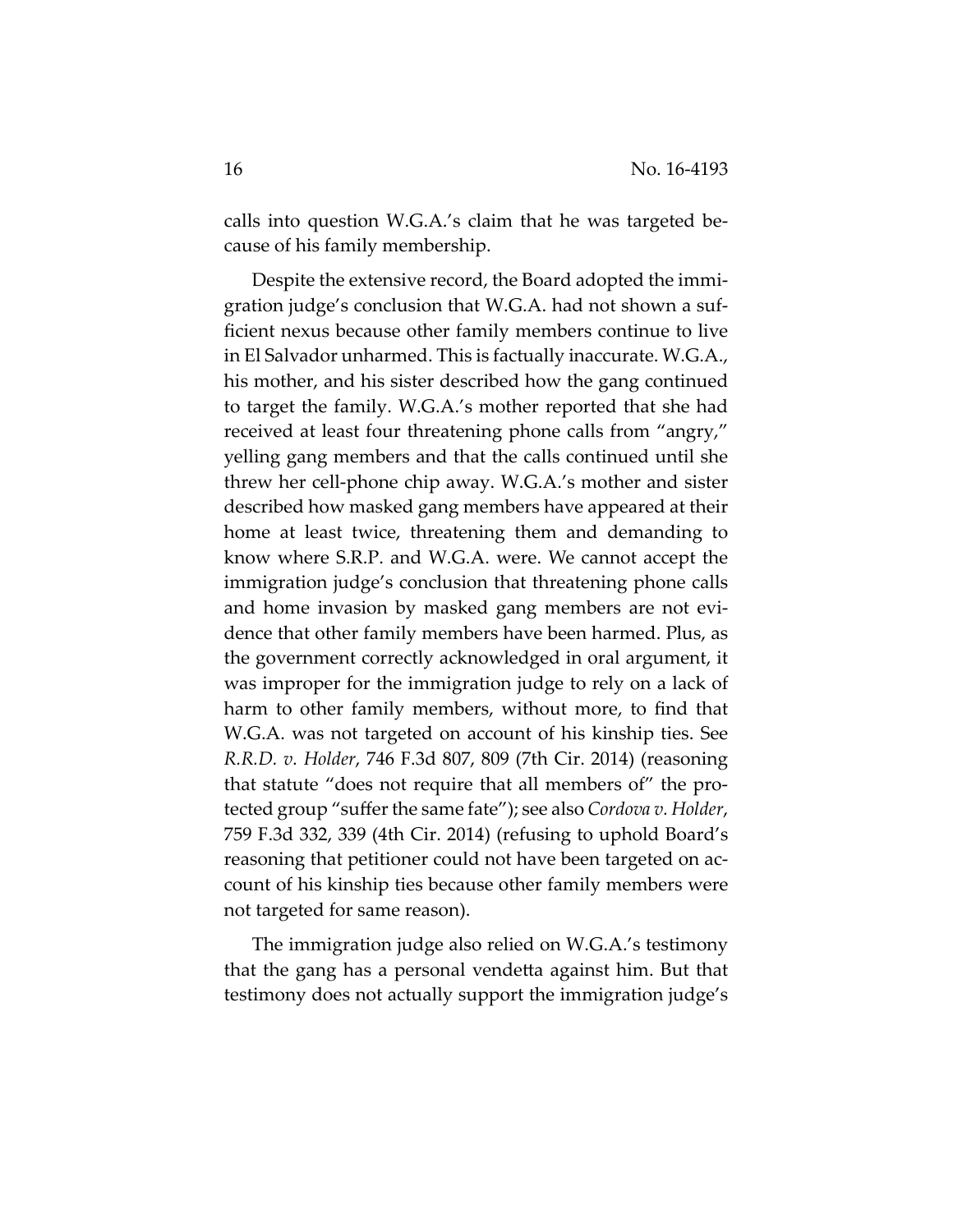finding. On cross-examination, the government's lawyer asked W.G.A. if the "gangs just have a … personal vendetta against you." W.G.A. responded affirmatively. But this ques‐ tion does not contradict the overwhelming record evidence that the gang targeted W.G.A. because of his familial relation‐ ship to S.R.P. The government did not ask W.G.A. *why* the gang had a personal vendetta against him, and the most plau‐ sible answer is because he is related to S.R.P. The record suggests only one other potential motive for the persecution. W.G.A. testified that, in 2014, members of the gang asked him to do favors for the gang and he refused. Even if W.G.A.'s re‐ fusal to help the gang in 2014 influenced the gang's decision to target him in 2015, that one fact does not undermine the overwhelming evidence showing that W.G.A.'s familial ties were one central reason for his persecution.

Finally, the immigration judge also improperly stressed that W.G.A.'s parents and seven siblings remain in El Salva‐ dor. This is true, although the family is so fearful that they sent their other teenage son, J.R.P., into hiding. This is not evidence of a safe family. Additionally, the fact that some family members have not relocated within El Salvador has little force in light of the rest of the record. Country reports describe how relocation is difficult and often dangerous: the choice is be‐ tween remaining in the Mara 18's territory and risking retri‐ bution, or relocating to the rival gang's territory and being killed by them. A United Nations report estimates that  $600,000$  to  $700,000$  Salvadorans—or  $10\%$  of the population are affiliated with the gangs and act as lookouts in the gangs' territories. R. 338. The record describes various incidents when gangs killed non‐members who had crossed gang boundaries for innocent reasons like visiting a family member or walking to school. R. 338, 470, 547. And W.G.A. testified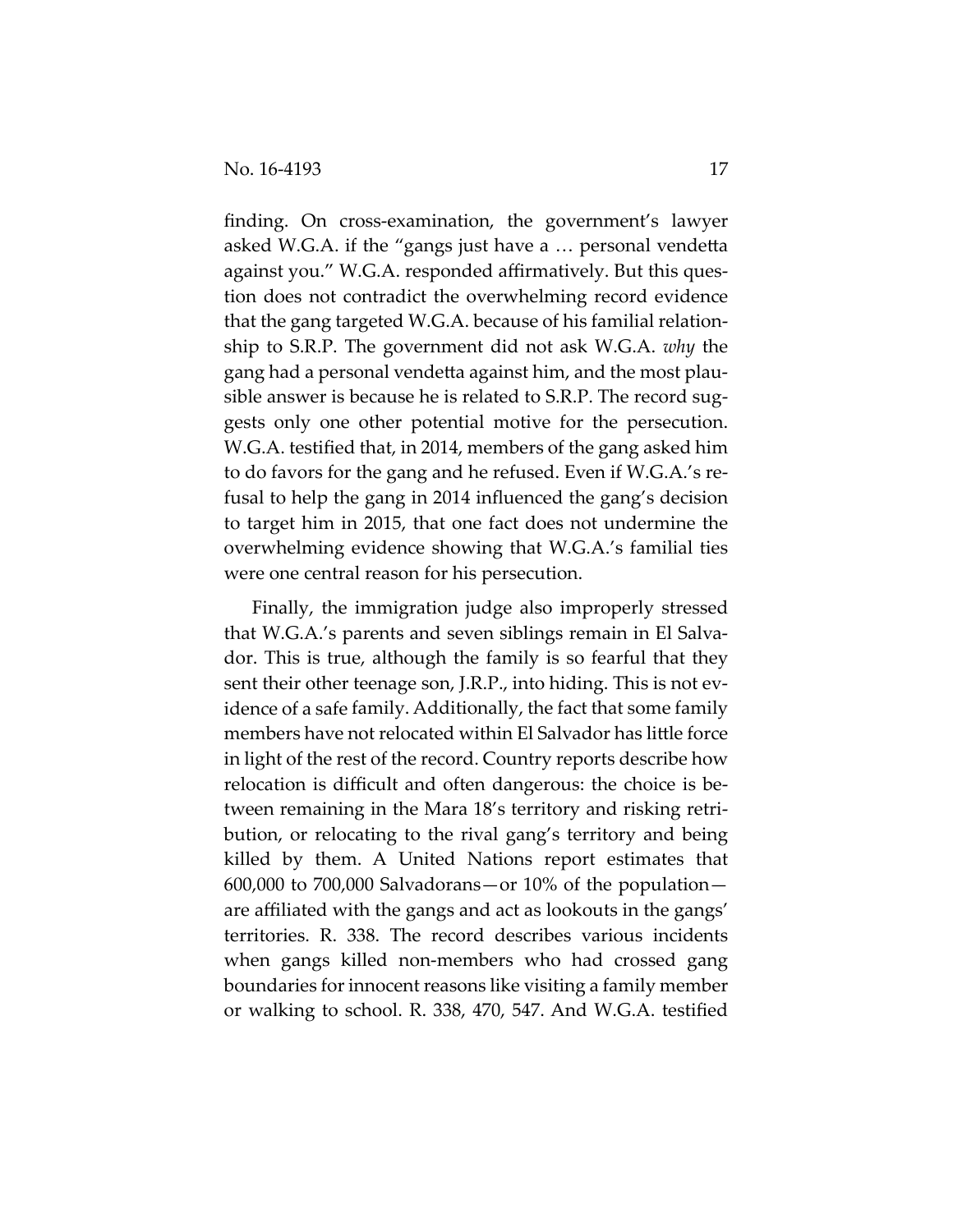about a community member who went to work at a business in MS‐13 territory and who, upon arrival, was asked to iden‐ tify himself and where he came from. When he revealed that he lived in Mara 18 territory, the questioner told him he would be killed if he entered MS‐13 territory again. Once again, W.G.A.'s testimony corroborates the indirect evidence in the record. It means little, therefore, that W.G.A.'s family has not sought to move elsewhere to avoid threats.

# IV. *Convention Against Torture*

As a third ground for relief, W.G.A. seeks to defer removal under Article 3 of the Convention Against Torture. W.G.A. bears the burden of showing "that it is more likely than not that he … would be tortured if removed" to El Salvador. 8 C.F.R. § 1208.16(c)(2). Recognizing that precise probabilities are difficult to prove and assess, we have interpreted this language to mean a "substantial risk that a given alien will be tortured if removed from the United States." *Rodriguez‐ Molinero v. Lynch*, 808 F.3d 1134, 1135–36 (7th Cir. 2015). Unlike asylum and statutory withholding of removal, W.G.A. does not have to show that the torture relates to any protected grounds. But the torture must be "inflicted by or at the instigation of or with the consent or acquiescence of a public official." 8 C.F.R. § 1208.18(a)(1).

W.G.A. argues that a remand is necessary because the Board and immigration judge applied the wrong legal stand‐ ard and ignored key evidence. We agree. Neither the immi‐ gration judge nor the Board considered W.G.A.'s key evi‐ dence that he would likely be tortured in El Salvador. The agency must consider "all evidence relevant to the possibility of future torture,"  $\frac{8 \text{ C.F.R. } }{3 \cdot 1208.16 \text{ (c)} \cdot \text{ (3)}}$ , and must "announce its decision in terms sufficient to enable a reviewing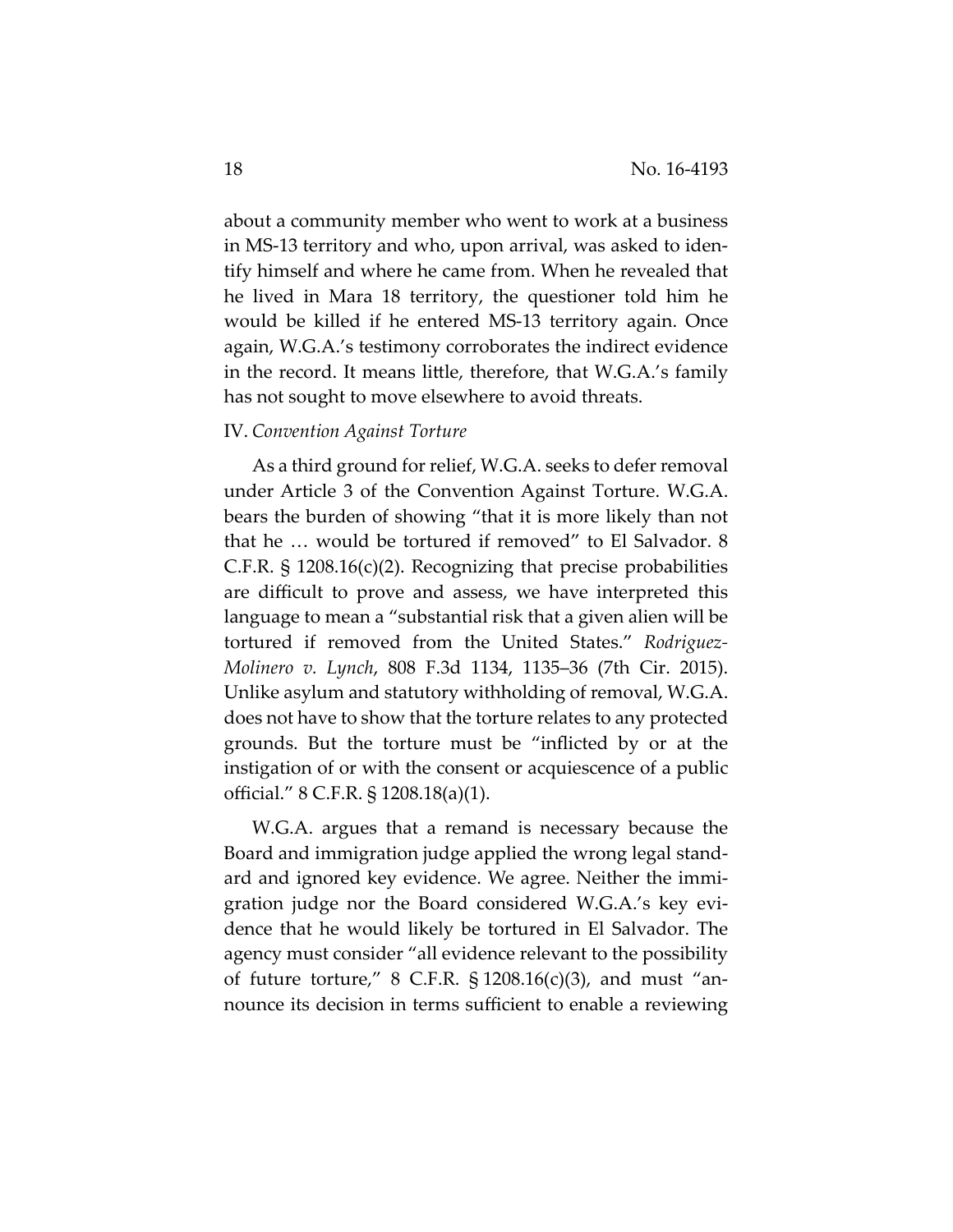court to perceive that it has heard and thought and not merely reacted." *Ferreira v. Lynch*, 831 F.3d 803, 810 (7th Cir. 2016), quoting *Solis‐Chavez v. Holder*, 662 F.3d 462, 469 (7th Cir. 2011). Together, the Board and immigration judge considered only that W.G.A. had not been tortured in the past and that his family remained in El Salvador unharmed. Neither considered that the gang continues to threaten W.G.A.'s family and raid their house looking for him. Nor did they consider the strongest evidence of the risk of torture: that masked gang members raided the house of a close family friend at night and, when they found him there, murdered and dismembered him for disobeying their orders.6

The Board also applied the wrong legal standard when it found that W.G.A. had not shown government acquiescence. The Board stated that W.G.A. had "not indicated that there was any involvement of a public official" in "any of the threats directed" at him. W.G.A. does not need to show that a public official was involved directly. *Sarhan*, 658 F.3d at 657–58. Per‐ haps for this reason, the immigration judge and Board ignored key evidence on this point too. They did not address the extensive record that describes how corruption, judges' refusal to protect witness anonymity, and the police's fear of reprisal all allow gangs to act with a high degree of impunity. And when the agency found that the police arrested S.R.P. twice for gang activity—and therefore do not acquiesce to any torture—the agency failed to consider the evidence that gang

<sup>&</sup>lt;sup>6</sup> The briefs misread what the record says about the gang's motivation for this murder. W.G.A. testified that on that night, the gang was out looking for the friend, W.G.A., and S.R.P. W.G.A.'s sister and mother both said that the gang murdered the family friend because he refused to join them and collect extortion on their behalf.